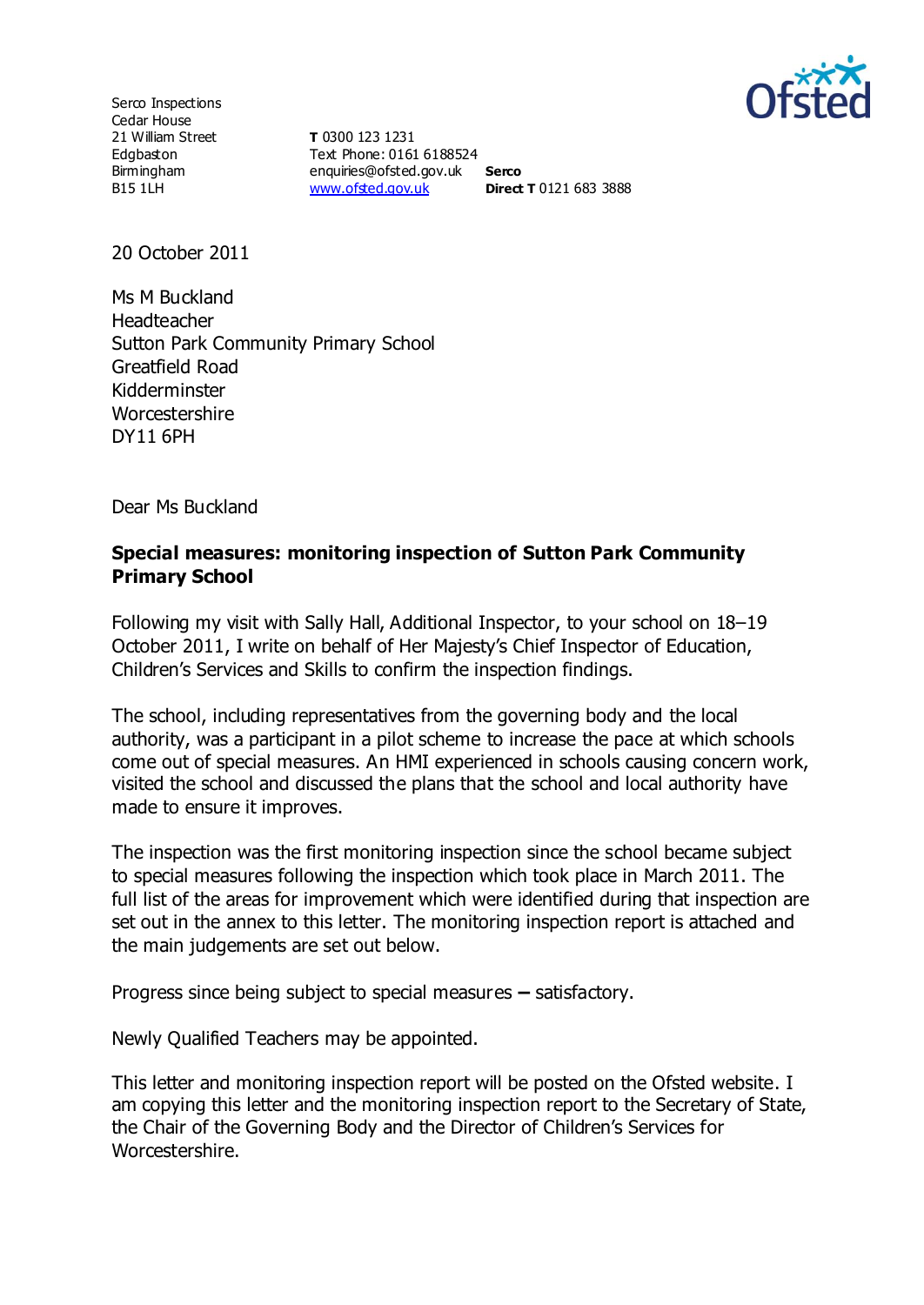

Yours sincerely

**Clive Kempton HMI Her Majesty's Inspector**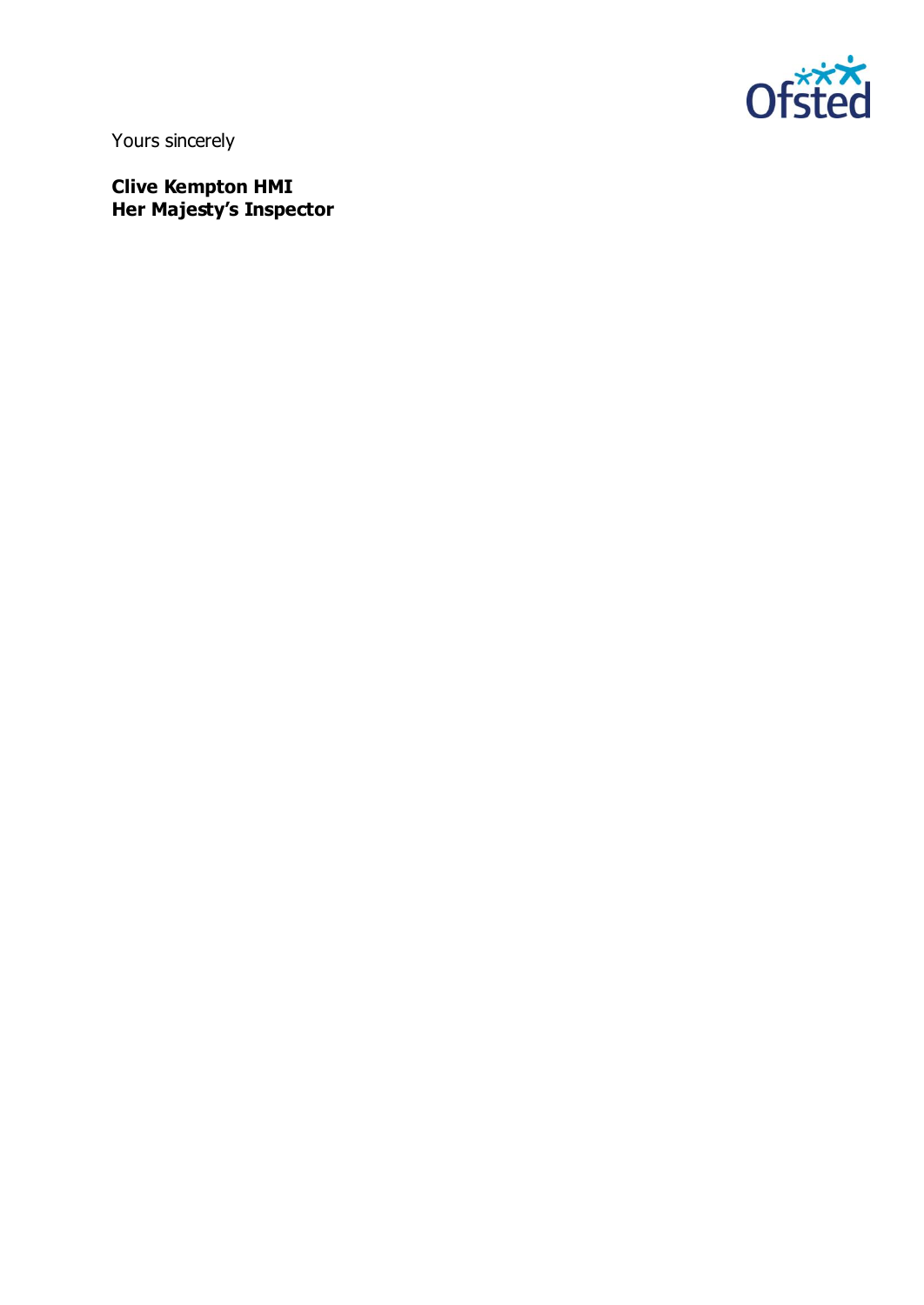

# **Annex**

#### **The following areas were identified for improvement during the inspection which took place in March 2011:**

Raise attainment in English, mathematics and science across the school, including in the areas of learning in the Early Years Foundation Stage, by:

- **EXEDER** improving the quality of teaching and learning and raising teachers' expectations of what pupils can achieve
- ensuring that assessment procedures give teachers the necessary information to make sure that lessons are challenging and matched closely to pupils' prior attainment
- ensuring that the curriculum is modified effectively to meet the needs of all pupils and in particular those with special educational needs and/or disabilities and the growing number of those who speak English as an additional language
- planning work that motivates and inspires pupils and promotes their enjoyment of learning.

Improve procedures for the care, guidance and support of all pupils by:

- taking a more rigorous approach to promoting regular attendance
- ensuring that effective systems are in place to support and record the progress of pupils whose circumstances make them vulnerable
- ensuring that pupils are prepared well for living in a multicultural United Kingdom.

Improve leadership, management and governance by:

- embedding ambition throughout the school, through introducing rigorous procedures for checking on pupils' attainment and progress, the quality of provision and planning effectively for school improvement
- giving all leaders the training, time and resources they need to significantly improve the quality of teaching and learning
- ensuring that systems to track pupils' progress in the Early Years Foundation Stage and in Key Stages 1 and 2 are based on accurate assessments and are used effectively by all teachers when planning lessons, to meet the needs of all pupils and raise attainment
- ensuring that the governing body oversees the work of the school effectively and collects the necessary first-hand evidence to hold the school to account for what it achieves
- ensuring, as a matter of urgency, that the school builds leadership capacity to enable staff to make a telling contribution to school improvement.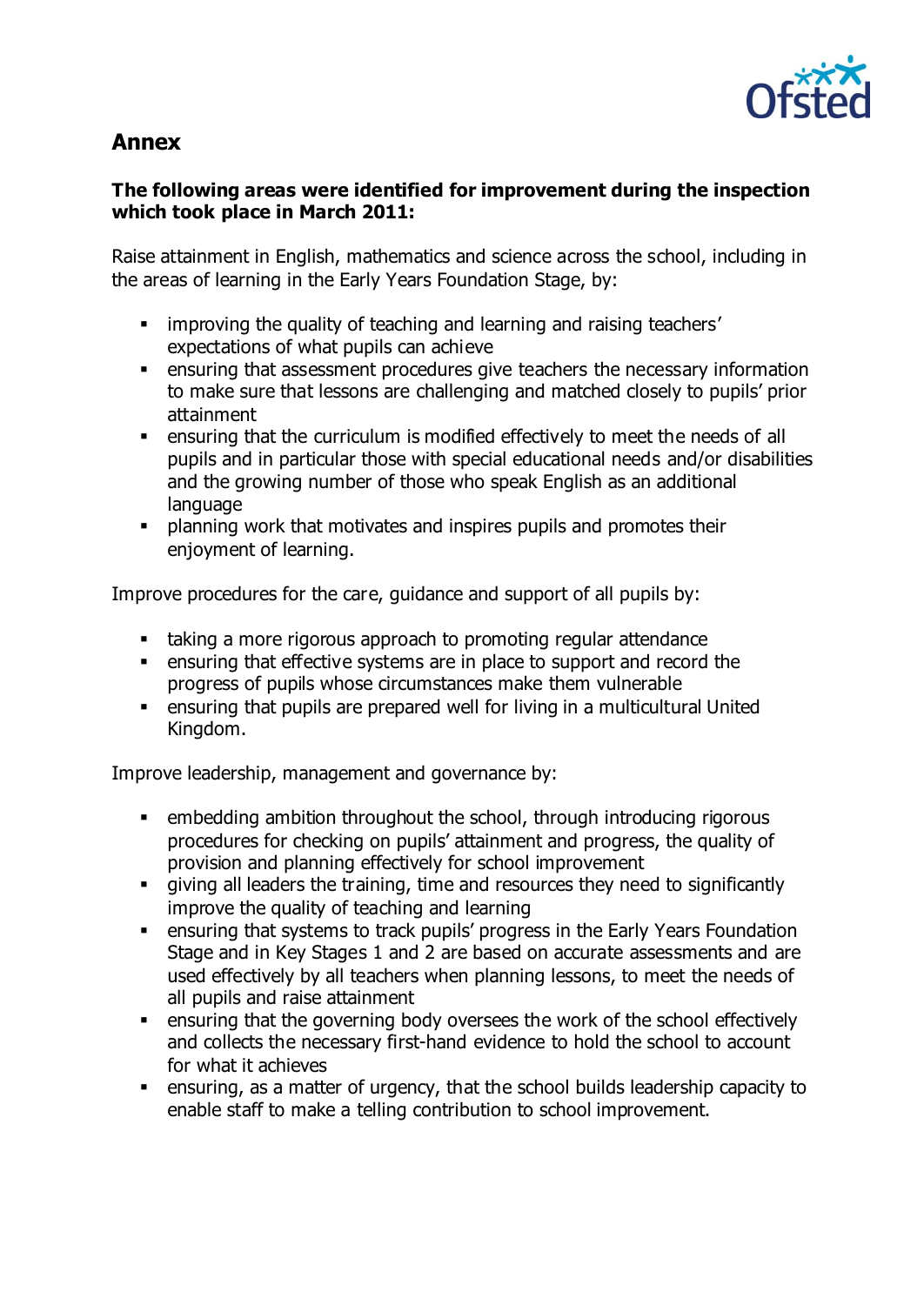

## **Special measures: monitoring of Sutton Park Community Primary School**

## **Report from the first monitoring inspection on 18-19 October 2011**

## **Evidence**

Inspectors observed the school's work, scrutinised documents and met with the headteacher, other staff with posts of responsibility, the Chair and Vice-Chair of the Governing Body, three groups of pupils, a group of parents and carers and two representatives of the local authority. They observed 12 lessons and saw every member of staff teach. As part of this monitoring inspection, the procedures for the safeguarding of pupils were checked and found, following a few minor amendments, to meet requirements.

# **Context**

Since the inspection in March 2011, there has been significant staff turnover. Seven staff have left and a similar number have joined the school, including one newly qualified teacher. The deputy headteacher, on long-term sick leave at the previous inspection, has subsequently left the school and has been replaced, initially with a seconded assistant headteacher and, currently, with an experienced acting deputy headteacher, both seconded from other schools. A further member of staff will leave the school at the end of the Autumn Term 2011. The number of pupils on roll has fallen from 230 to 224 for reasons unconnected to the school being in special measures.

## **Pupils' achievement and the extent to which they enjoy their learning**

When children enter the Early Years Foundation Stage their skills and knowledge are well below expectations. Attainment remains below the national average by the time they leave the school. Generally girls attain higher standards than boys with the exception of mathematics at the end of Key Stage 2. In the past, pupils have made inadequate progress as they move through the school.

Since the inspection in March 2011, attainment in the Early Years Foundation Stage has improved across all areas of learning, although to lesser degree in communication, language and literacy, particularly writing. Key Stage 1 assessments and Key Stage 2 results from national tests taken by pupils in Year 2 and Year 6 in 2011 demonstrate progress is beginning to accelerate. Attainment has improved in English and mathematics with the exception of writing in Year 2, where results have declined compared to previous years. These improvements have been the result of a concerted effort by the headteacher and seconded assistant headteacher to raise attainment in these two classes and to improve the quality of teaching and learning throughout the school. Staff morale is high.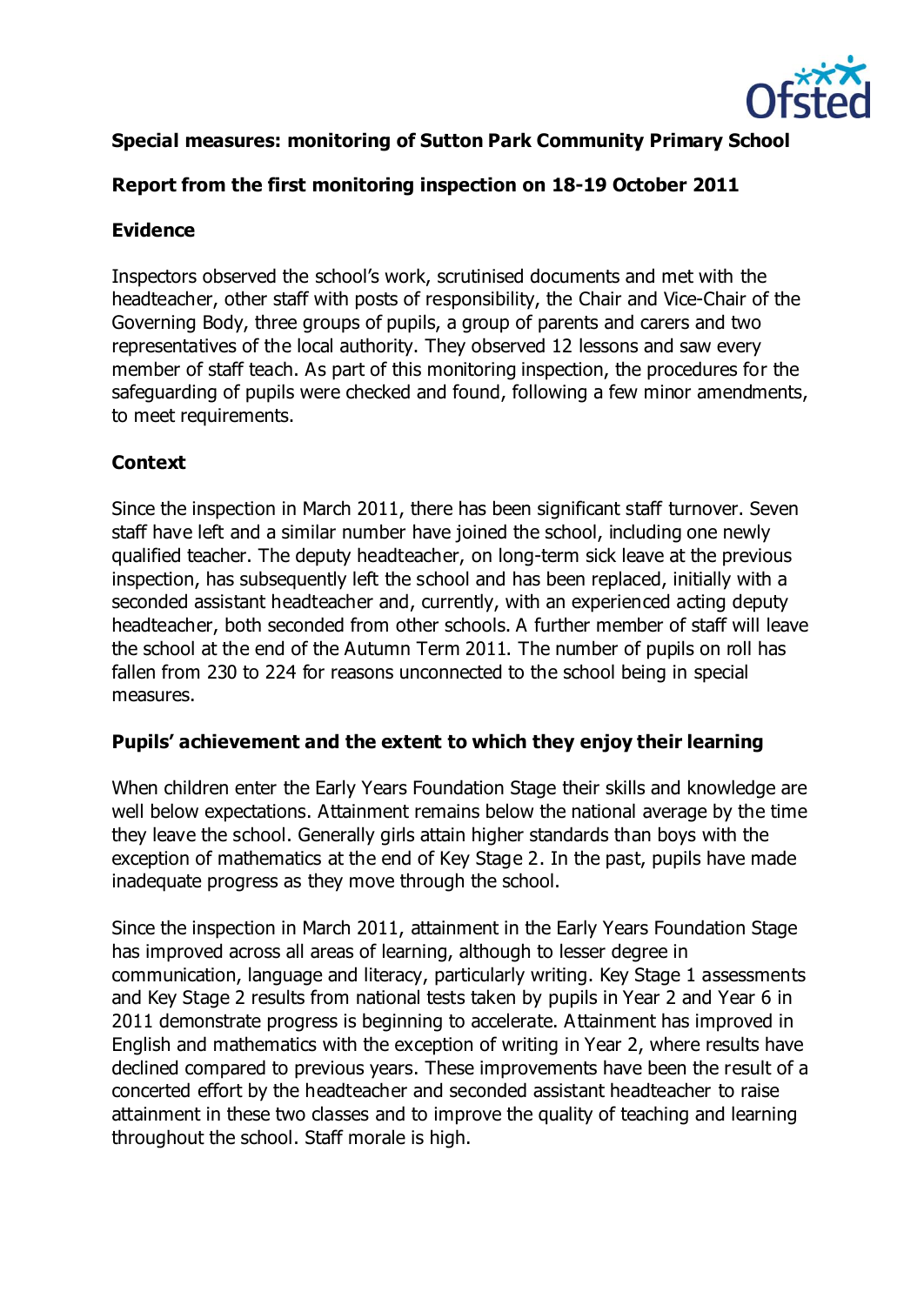

There is now a more systematic method of tracking individual pupils' progress, although there is as yet insufficient evidence of its impact, as this first monitoring visit took place before the first termly assessments were completed. Assessment information was collected in July 2011 which will be used as the baseline for evaluating pupils' progress in each year group. Individual and class progress will be measured at six points during the year. Current school performance data broadly indicate that pupils in Key Stage 2 are making quicker progress than the younger pupils in Key Stage 1. There are more lower-attaining pupils and fewer higherattaining pupils in the school. These two groups are making slower progress than the middle-attaining pupils, although school data suggest that this trend is beginning to change with the increased focus the headteacher and senior staff are placing on monitoring and supporting the progress of all pupils. The majority of pupils with special educational needs and/or disabilities and those younger children with speech and language difficulties are making better progress due to the targeted support they receive.

Progress since the inspection in March 2011 on the areas for improvement:

 raise attainment in English, mathematics and science across the school, including in the areas of learning in the early Years Foundation Stage – satisfactory.

# **Other relevant pupil outcomes**

At the previous inspection, attendance was 92.7%, below the national average. The whole school year, 2010 to 2011, recorded attendance at 91.3%, still well below the national average of 94.7%. The latest data show that attendance is improving. Attendance since the start of September 2011 is 96.7%, compared to 94.8% for a similar period last year. The local area has a history of poor school attendance and persistent absence. A few parents and carers condone absence and pupils are absent from school for the occasional day here and there, which significantly impacts on their attainment and rates of progress. The acting deputy headteacher now meets weekly with the education welfare officer and purposeful dialogue is developing with identified families to raise their understanding of the importance of good attendance. Of concern is the high proportion of pupils who are still persistently absent, a proportion much higher than the national average. The school is currently developing more effective strategies for encouraging good attendance and reducing the number of pupils who are persistently absent. In 2010 to 2011, there were 16 pupils identified as persistent absentees over the year. During the current term to date, the number compared with a similar period last year has reduced significantly from 24 to 12. Punctuality to school remains an issue for some families. On the day of the inspection, two pupils were registered as late for school. This figure has reduced considerably from an average daily figure of six in the last reporting year.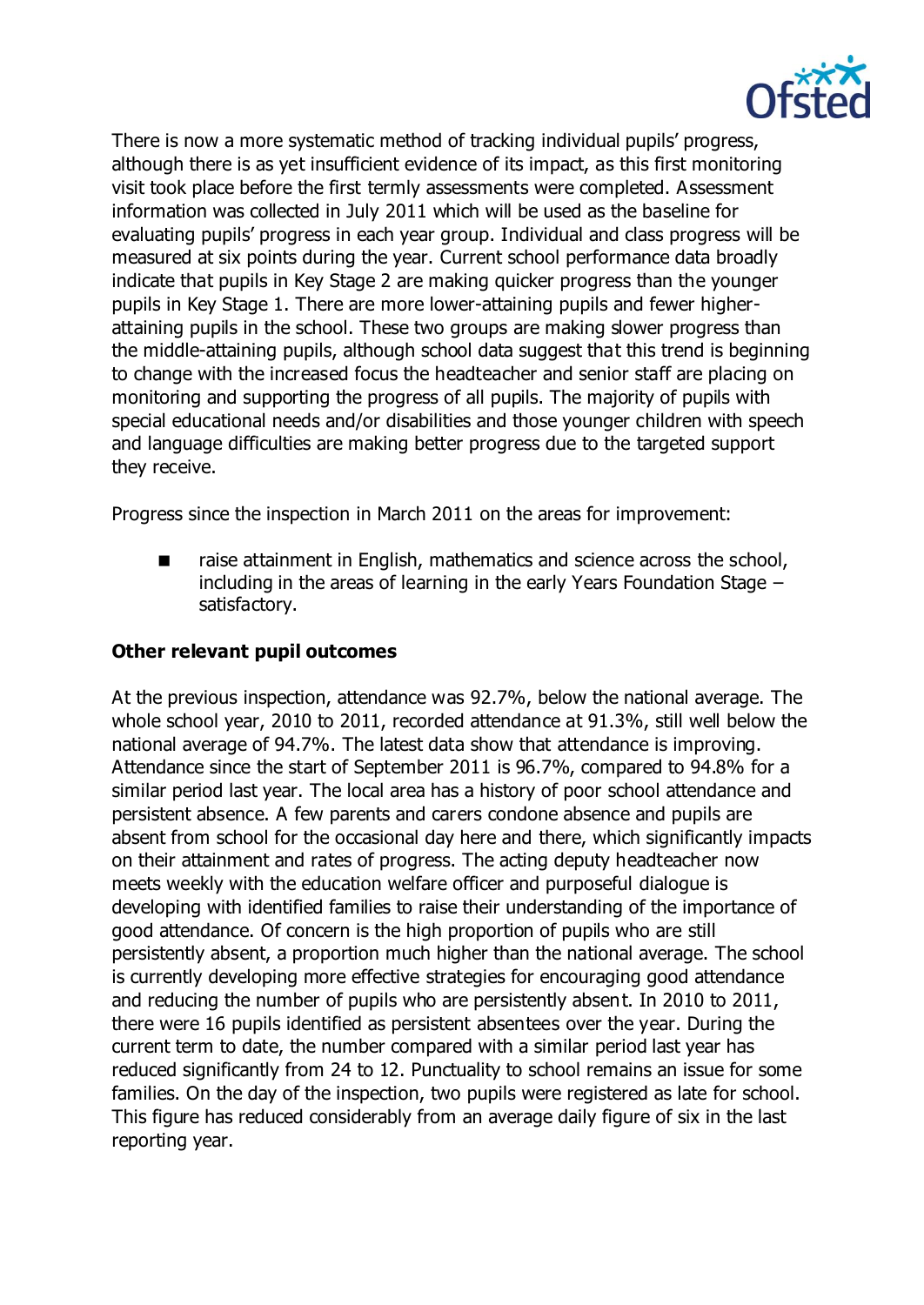

Pupils' behaviour is improving as lessons become more interesting and pupils remain more focused on the learning activities. In some lessons, teachers have worked hard to create a wider range of stimulating activities. Pupils report that they now enjoy the more practical nature of these lessons. They also report that the behaviour in the playground is much better and 'pupils are more careful now', although there are too few activities and games for children to play at break and lunchtimes.

#### **The effectiveness of provision**

Improved attainment is a result of the stronger focus by senior staff on improving the quality and consistency of teaching and learning. There is now a stronger learning culture in all lessons visited, and relationships between adults and pupils are positive. Teaching quality is better in Key Stage 2 than in Key Stage 1. Twelve lessons were observed jointly with the headteacher or the acting deputy headteacher. All members of staff were observed. Eighty three per cent of lessons were judged to be satisfactory or better and 25% good or better. While an improvement, these figures are below the school's own ambitious targets. Pupils report that there is a noticeable increase in how much they are learning in English and mathematics especially in consolidating areas of previous misunderstanding, for example, fractions and decimals in mathematics.

All teachers are working hard and planning conscientiously. In the best lessons observed, tasks are well-matched to individual needs; a wide range of communication aids are used to support those with specific communication difficulties; there is very good modelling of expectations by the teacher; and teaching assistants are used well. Pupils are excited about their learning and enjoy the opportunities for independent work. Books are regularly marked. In the less successful lessons, the opposite is true. Teachers still talk too much; the learning objectives are not clear and learning gains are not checked frequently enough throughout lessons. Questioning is insufficiently probing or challenging; pupils lose interest and not enough learning takes place. There is still too much inconsistency between classes and some teachers have to spend too long going over skills and concepts that should have been taught in the previous class. This slows down the overall pace of learning.

The headteacher and senior staff have a strong development focus on improving the quality and consistency of teacher assessment. It is too early to judge the impact of the full range of assessment strategies on pupils' learning. This remains a key priority for the school.

A mathematics curriculum audit in the Early Years Foundation Stage and Key Stage 1 is beginning to identify where there are gaps in pupils' understanding. This is informing a revised mapping of mathematics with younger pupils. There is a developing understanding among staff of the need for progression in mathematics and how each class should build on and consolidate learning from previous classes.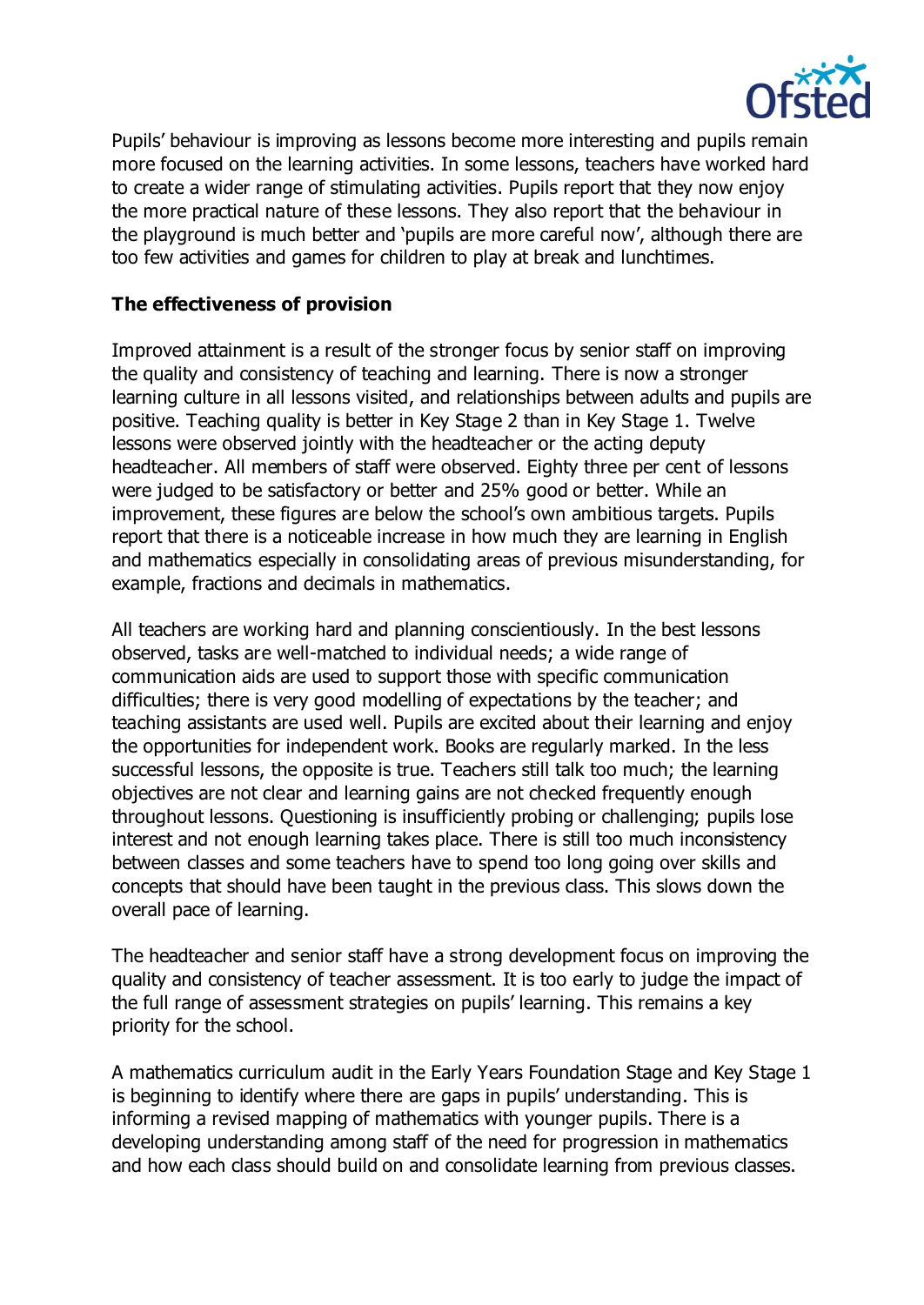

However, activities in mathematics still do not take account of the needs of all learners in all lessons. The whole curriculum is still under review to ensure that there is a stronger balance of different subjects and experiences. There has been a stronger focus since the previous inspection on literacy and numeracy.

The progress and support provided for those pupils with special educational needs and/or disabilities both in the main school and in the communication centre has also been a focus for the school's development. An impressive, temporary special educational needs coordinator has reviewed the provision made for pupils with special educational needs and/or disabilities and ensured that all staff are aware of the pupils with specific individual needs in their class. However, the school has a higher-than-usual percentage of lower-attaining pupils, and teachers are not taking sufficient account in their planning of the wide range of ability in their classes, including that of lower-attaining pupils. The leadership's oversight of the progress of pupils with special educational needs and/or disabilities is now much stronger and coherent.

Progress since the inspection in March 2011 on the areas for improvement:

- improve the quality of teaching and learning satisfactory
- $\blacksquare$  improve procedures for the care, guidance and support of all pupils  $\blacksquare$ satisfactory

## **The effectiveness of leadership and management**

The result of the school being placed in special measures has had a positive impact on identifying deep-rooted issues, improving outcomes and increasing the life chances of all pupils. A large number of staff have left the school for other posts, and practically a whole new staff has been appointed. There is an acceptance that the school needs to change. The headteacher leads with passion, commitment and determination to embed ambition and drive improvement. She has successfully managed the large number of staffing changes. There is a strong commitment from the new staff to respond to the challenge of change and to the headteacher's high expectations to raise pupil outcomes.

Those working in the temporary leadership structure are working well together. Those in management posts are rising to the headteacher's challenge, although to a lesser extent in mathematics and the Early Years Foundation Stage. There is a clear understanding by all senior staff of the extent of the task in hand. To this extent, self-evaluation is accurate. A detailed action plan has been written by the headteacher that charts the actions and success criteria for the next few years. This plan is reviewed regularly with outcomes evaluated against intended actions. However, there is insufficient breakdown of this plan, term-by-term, in specific detail about how the precise engagement of outside agencies and other local schools will be undertaken, and the nature and extent of their support.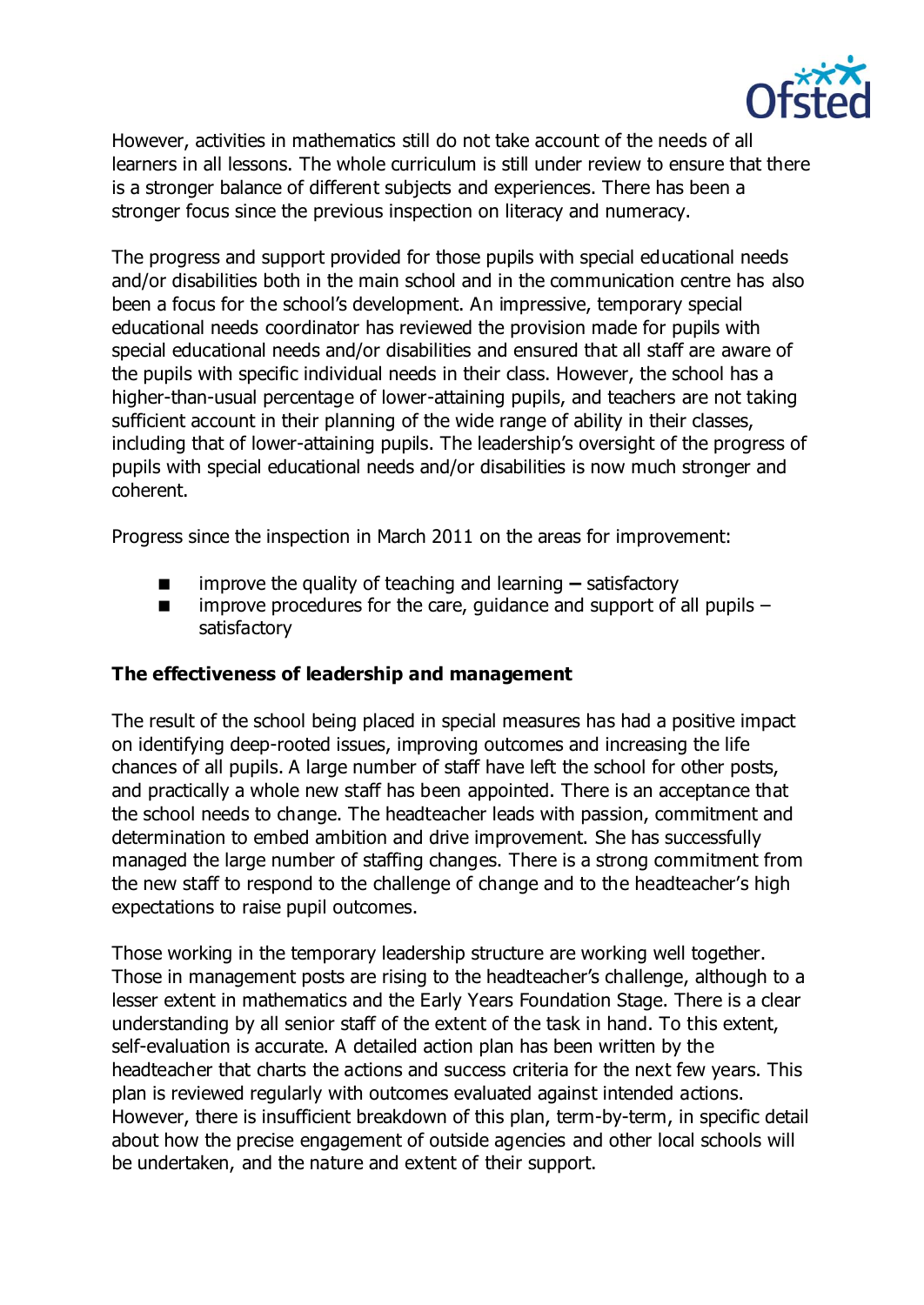

There is now a clearer understanding of how pupil progress will be measured. The headteacher has provided clear guidelines concerning expectations of pupil progress. Regular pupil-progress meetings are taking place between the headteacher, senior staff and class teachers to monitor the progress of individual pupils and classes. It is too early to judge the impact of the pupil-progress tracking system as so many new staff have been appointed and the system has not yet had chance to become embedded in practice. However, the headteacher and senior staff now have a much clearer overview of the progress that pupils are making.

Members of the governing body are becoming more aware of the difficulties which the school is facing through regular and frank discussions with the headteacher and local authority. However, bespoke training to ensure that all members are better equipped to fulfil their responsibilities and appropriately hold the school to account has not yet been arranged. Members of the governing body still do not play a sufficiently active part in monitoring the progress the school is making through their own programme of evaluation activities.

Progress since the inspection in March 2011 on the areas for improvement:

**Industance** improve leadership, management and governance - satisfactory

#### **External support**

The quality of external support has varied from good to inadequate. The secondment of a committed and able acting deputy headteacher by the local authority from another school has contributed significantly to the improvements the school has made. The vast majority of other support has been provided by the local authority in the form of learning and teacher advisers working in school to improve the quality of provision. This has had some impact on improving the use of resources in mathematics. Local authority support for the temporary special educational needs coordinator has also been of a high quality. As a result of discussion between the headteacher and the local authority, the support of some local authority staff was withdrawn due to its ineffectiveness. A number of teaching staff have also worked with other successful primary schools to observe good practice and challenge current methodology, for example, writing at Key Stage 2. Another positive link has been made with a Local Leader of Education to support leadership developments.

The local authority's statement of action is fit for purpose.

#### **Priorities for further improvement**

**Ensure that a short-term improvement plan is written in collaboration with** the local authority and tightly focused on one term's immediate actions, with measurable success criteria to improve pupil outcomes.